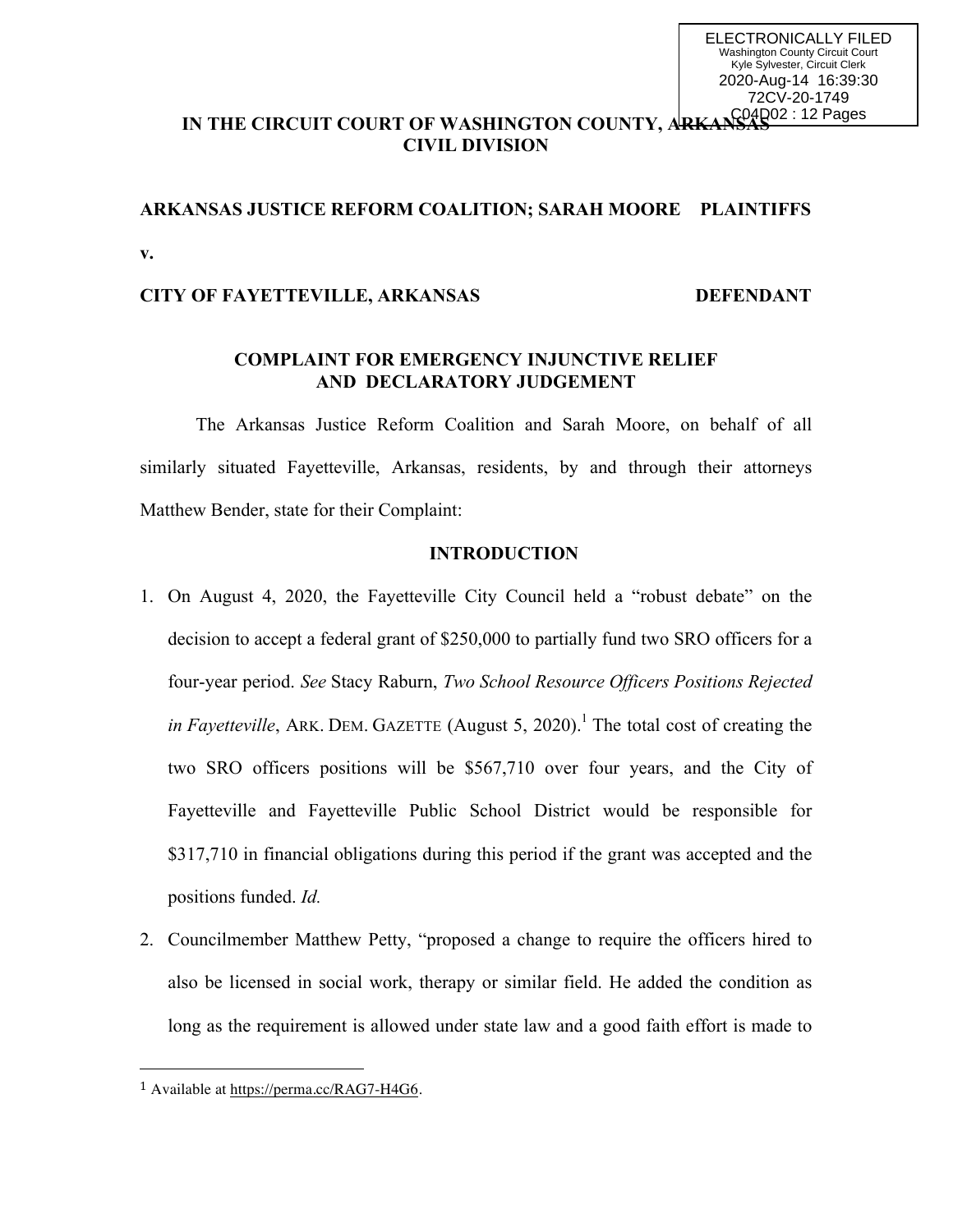find such candidates." *Id.* "Deputy Police Chief Jamie Fields said, 'finding a qualified applicant would be extremely difficult.'" *Id.* After the discussion, the motion to accept the grant failed 5-3, and the deadline to accept the grant expired on August 8, 2020. *Id.*

- 3. Although the motion to accept the grant failed, and the deadline for accepting the grant passed, the Fayetteville City Council has added a new motion to debate the measure again on Tuesday, August 18, 2020, on the City Council Agenda Meeting.<sup>2</sup> The addition of the measure to the agenda after it failed on August 4, 2020, violates the procedural rules of the Fayetteville City Council and is *ultra vires—*meaning an act done beyond a person or group's legal power of authority.
- 4. Beyond the unlawful procedure to reconsider the motion to accept the grant to partially fund two SROs, the addition of SROs creates and immediate harm to the residents of the Fayetteville Community and children in the Fayetteville Public School System.
- 5. While there is a perception that SROs provide essential safety, and we should be mindful of tragedies that have repeatedly harmed our public schools, SROs are a poor fix for school safety.
- 6. Instead of protecting students, SROs change a school from a social and educational environment into a surveillance zone. This change is a root cause of the school-toprison-pipeline. When schools introduce SROs, students are more likely to be arrested, suspended, or expelled. This system perpetuates poverty, low-education rates, and often affects students and families in our poorest and most marginalized communities.

<sup>&</sup>lt;sup>2</sup> Fayetteville City Council Agenda Meeting for August 18, 2020, at 5:30 p.m., available at https://t.ly/Yfer.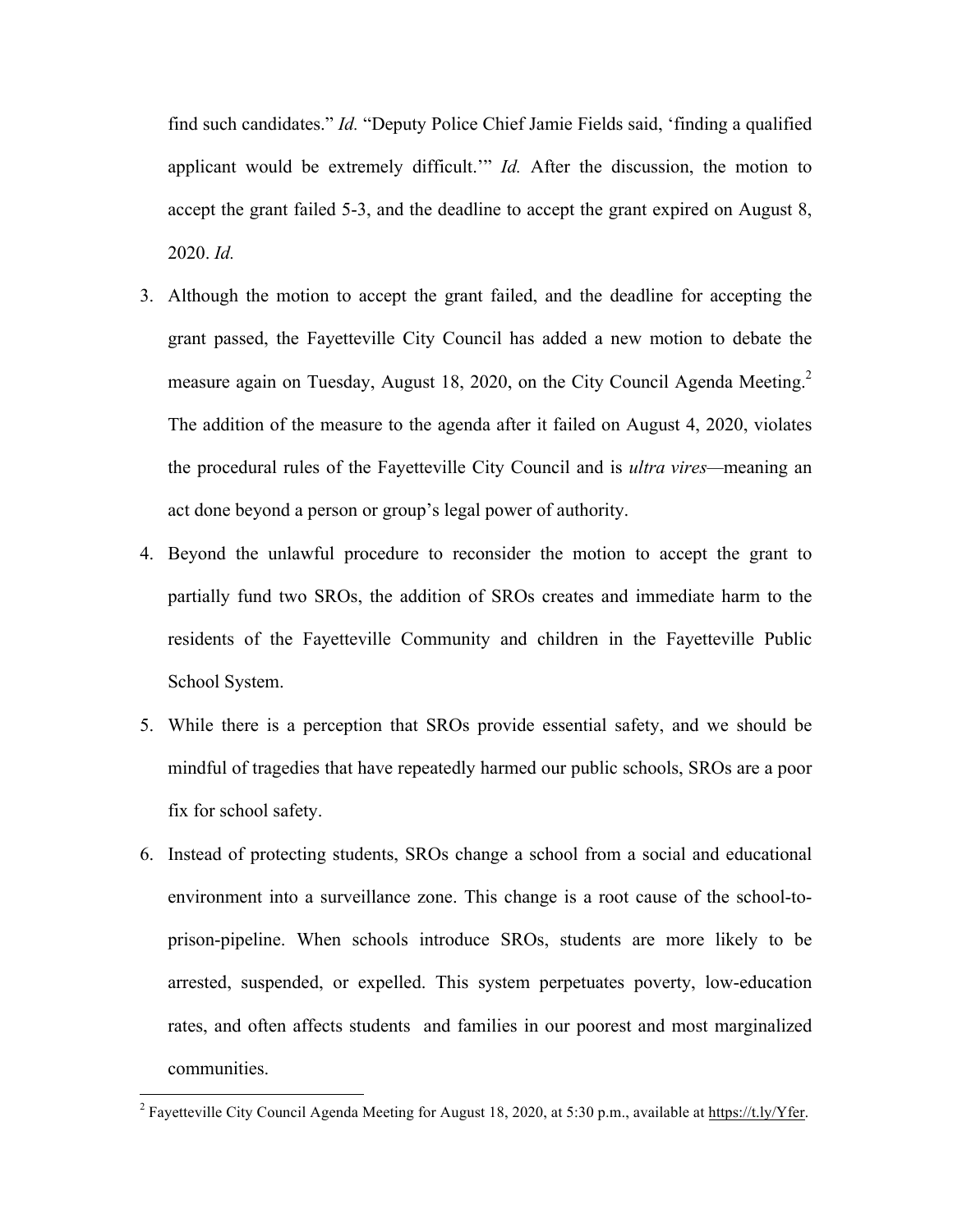- 7. The history of police in schools is troubling. "The use of police in schools originated during the 1950s when white communities feared that Black children would disrupt newly-integrated schools." Patrick Cremin, *School Policing was Designed to Criminalize Black Students. We Must Follow Black Voices Calling for its Abolition.* HARV CIV. RIGHTS. & CIV. LIBERTIES AMICUS BLOG (July 8, 2020).<sup>3</sup>
- 8. Against the backdrop of the historical reason for law enforcement in schools, SROs have created a lobby and successfully spread their presence in public schools. "The lobbying wing of the The National Association of School Resource Officers (NASRO) believes that 'schoolbased policing is the fastest-growing area of law enforcement.'" Michael Heise and Jason Nance, *Defund the (School) Police?: Bringing Data to Key School-to-Prison Pipeline Claims*, Cornell Legal Studies Research Paper 20-23 at  $*14$  (July 27, 2020).<sup>4</sup>
- 9. Nationwide, studies show that students with disabilities and non-white students are more likely to enter the juvenile justice system. *See* Amanda Merkwae, *Schooling the Police: Race, Disability and the Conduct of School Resource Officers*, 21 MICH. J. RACE & L. 147, 151-157 (2015) (discussing the impact of race and disability on the school to prison pipeline).
- 10. SROs are not community police officers. They typically spend about 50% of their time performing the law enforcement role, 25% counseling or mentoring, 13% teaching, and 12% on other activities [such as they] give law-related presentations pertaining to alcohol and drug prevention, gang awareness, and conflict resolution. *Id.*

 

<sup>3</sup> Available at, https://harvardcrcl.org/school-policing-was-designed-to-criminalize-black-students-wemust-follow-black-voices-calling-for-its-abolition/.<br><sup>4</sup> Available at, https://papers.ssrn.com/sol3/papers.cfm?abstract\_id=3589300.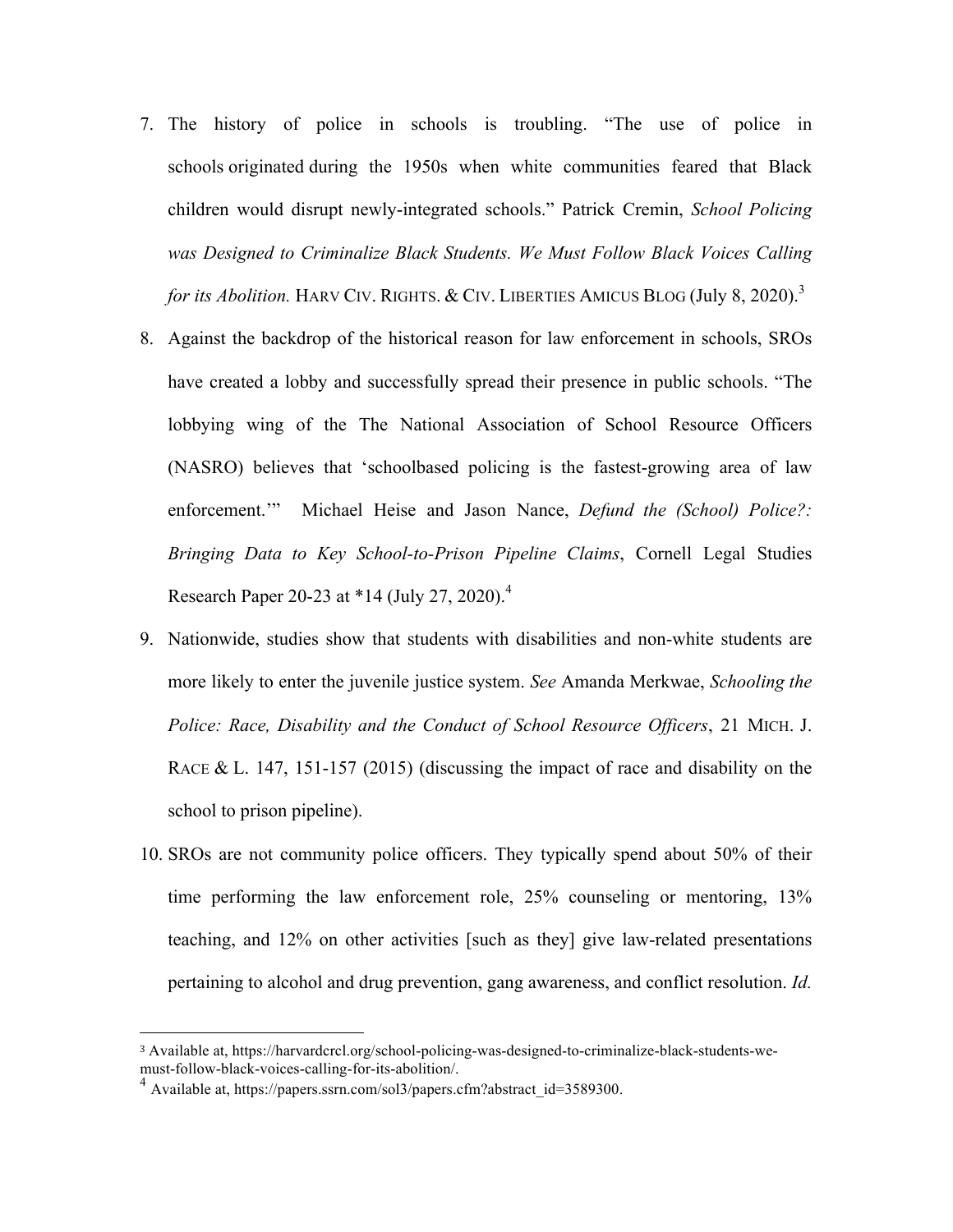at 161. "There is overwhelming evidence suggesting that students of color and students with disabilities are funneled into the justice system due to the disparate impact of exclusionary discipline polices and discretionary arrests in schools." *Id.* at 180.

- 11. The rights of students investigated by SROs are limited because they are not considered law enforcement, but school officials. *Id.* at 167 (discussing many places do not require SROs to even mirandize students under investigation because of their special status); *see also* Heise and Nance, *supra*, at \*15 ("Courts also consistently hold that school officials do not need to provide Miranda warnings before interrogating a student about potential wrongdoing, even when they subsequently provide the evidence they obtain to law enforcement"). In Arkansas, a typical investigation of a juvenile requires both child's and parents consent before a juvenile can be questioned.
- 12. Fayetteville Public Schools are not the exception, and data from our schools system shows systemic bias and criminalization of a learning environment.
- 13. The SRO arrests of students in Fayetteville Public Schools demonstrates a dramatic racial bias and increasing number of arrests. In the 2016-2017 school year, 37 students were arrests by SROs and 60 percent were non-white students. In 2017-2018, 35 students were arrested by SROs and 68 percent were non-white. In 2018-2019, 65 students were arrested by SROs and 63 percent were non white. In 2019-2020's restricted school year, 42 students were arrested by SROs and 57 percent were nonwhite. *See* Fayetteville Police Chief Mike Reynolds, *School Resource Officer Arrests*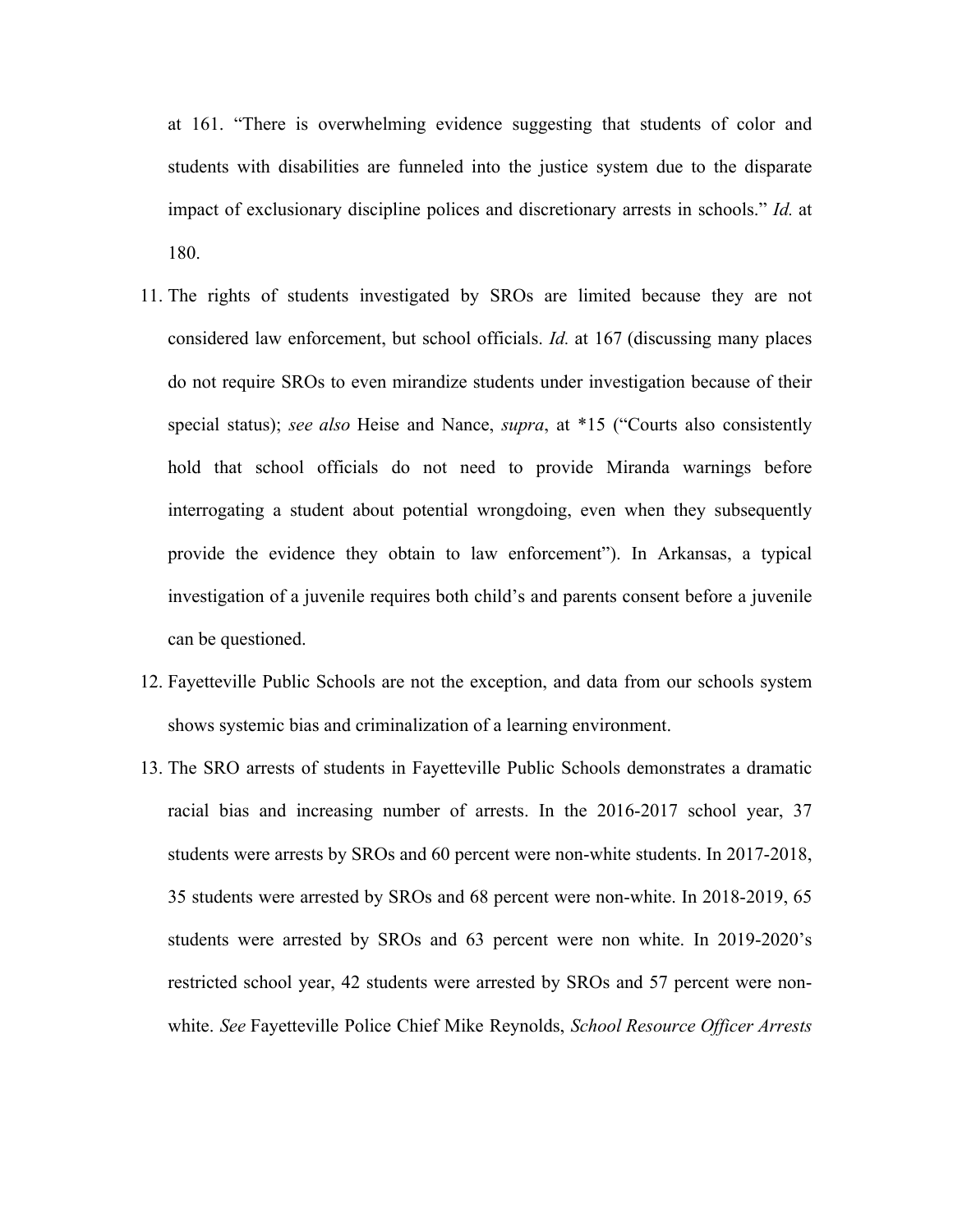*for the 2016-2020 School Years* (August 13, 2020)<sup>5</sup> (Exhibit 1). Male students were more likely to be arrested than female students, and black male students were more likely to be re-arrested. *Id.* Overall, 62 percent of students arrested were non-white students and 71 percent were male. *Id.* 

- 14. During the report's period, 152 of the arrests were school initiated (defined as by school staff), 30 were self-imitated (defined as by the SRO) and only 17 were the result of a complaint (defined as made by a student, parent, or victim). Overall, only 9 percent of SRO arrests were the result of a student, victim, or parent complaint. *Id.*
- 15. During the report's period, 57 percent of arrests were for non-violent actions, although the definition of violent is broad and is not broken down by type of offense. 88 percent of students arrested were cited and returned to their parent. The report does not include what school discipline resulted from the arrest.

#### **PARTIES**

16. **The Arkansas Justice Reform Coalition** is a statewide association dedicated to criminal justice reform, including equal justice, reducing mass incarceration and unnecessary criminalization of juvenile school students, founded in 2018 and based in Fayetteville, Arkansas. Prompted by concerns of its members and residents of Fayetteville, Arkansas, it brings this action to oppose the expansion of School Resource Officers ("SROs") in Fayetteville Public Schools. The existence of SRO nationwide and locally leads to an increased referral of students, as young as elementary school students, to law enforcement in a manner that shows systemic

 

<sup>5</sup> Chief Reynolds report is available at https://perma.cc/5T3T-NAFL. The report only includes Black, Hispanic, and White, and Other as categories, and does not include any data for elementary schools. I quoted the number of students arrested. The number of arrests is higher because of re-arrests. The report only captures arrests by SROs, not referrals to law enforcement.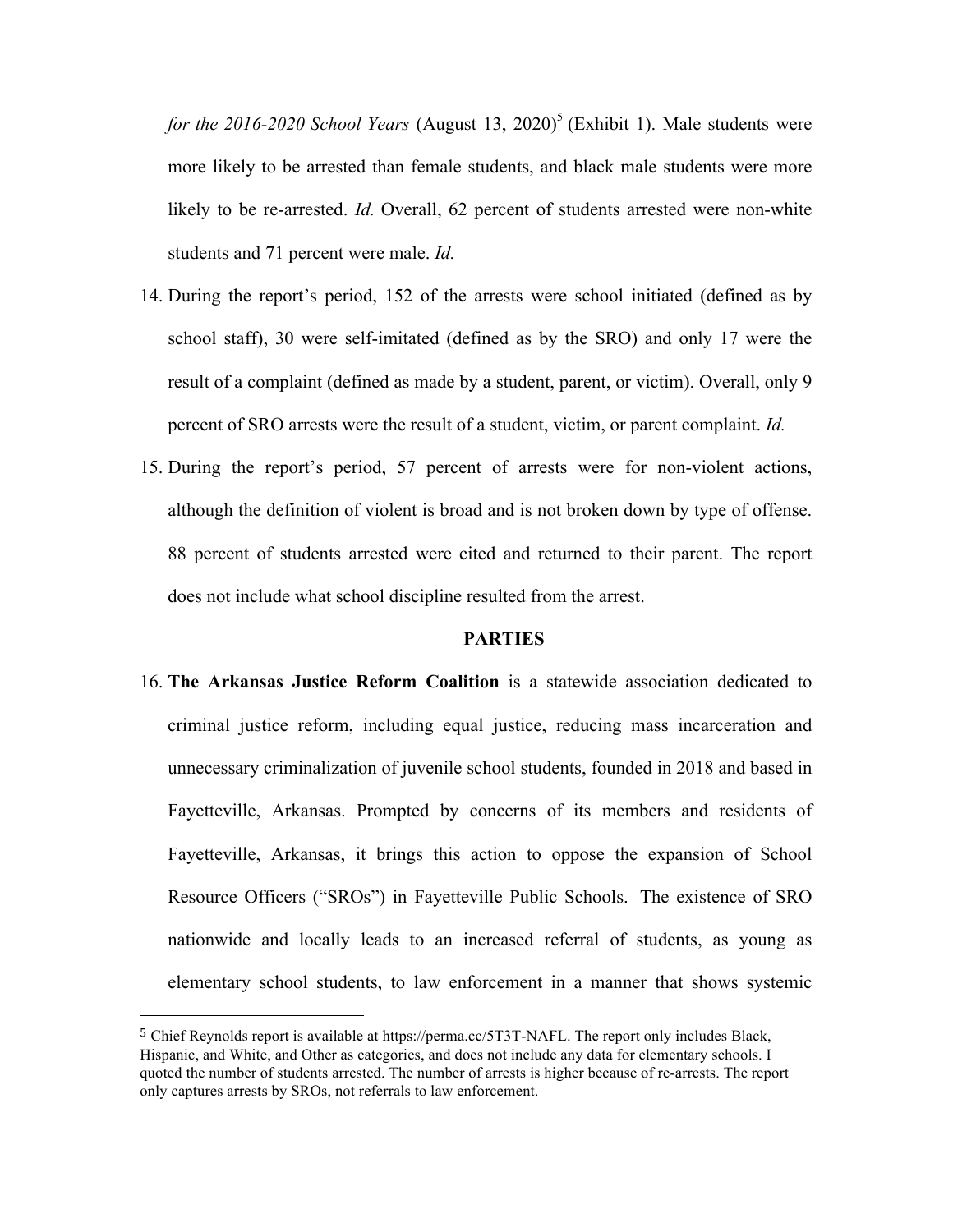racial bias and disadvantages marginalized and low-income students while not making our public school students safer.

17. **Sarah Moore** is a resident of Fayetteville, Arkansas, residing at 400 W. Patricia Lane, with children enrolled in the Fayetteville Public School System. Her school age children have experienced problems due, in part, to the absence of behavioral intervention specialists in Fayetteville Public Schools, and her children have been denied relief through the administrative channels of Fayetteville Public Schools or the presence of Fayetteville School Resource Officers.

#### **JURISDICTION AND VENUE**

- 18. This is an action for an emergency injunction pursuant to Arkansas Rule of Civil Procedure 65, and declaratory judgment under Arkansas Rule of Civil Procedure Rule 57. The Arkansas Justice Reform Coalition, a statewide justice reform organization located in Fayetteville, Arkansas, and Sarah Moore (Plaintiffs), a Fayetteville, Arkansas resident. This case arises from the violation of the Fayetteville City Council of its *Rules of Order and Procedure of the Fayetteville City Council* (*City Council Rules*). Jurisdiction is appropriate under Arkansas Code Annotated Section 16-13- 201(a), which provides "circuit courts shall have original jurisdiction of all justiciable matters not otherwise assigned pursuant to the Arkansas Constitution."
- 19. Venue is appropriate in Washington County, under Arkansas Code Annotated Section 16-60-101 because it is the county in which a substantial part of the event giving rise to the cause of action occurred, and the county in which an individual defendant, Sarah Moore resided at the time of the event giving rise to the cause of action.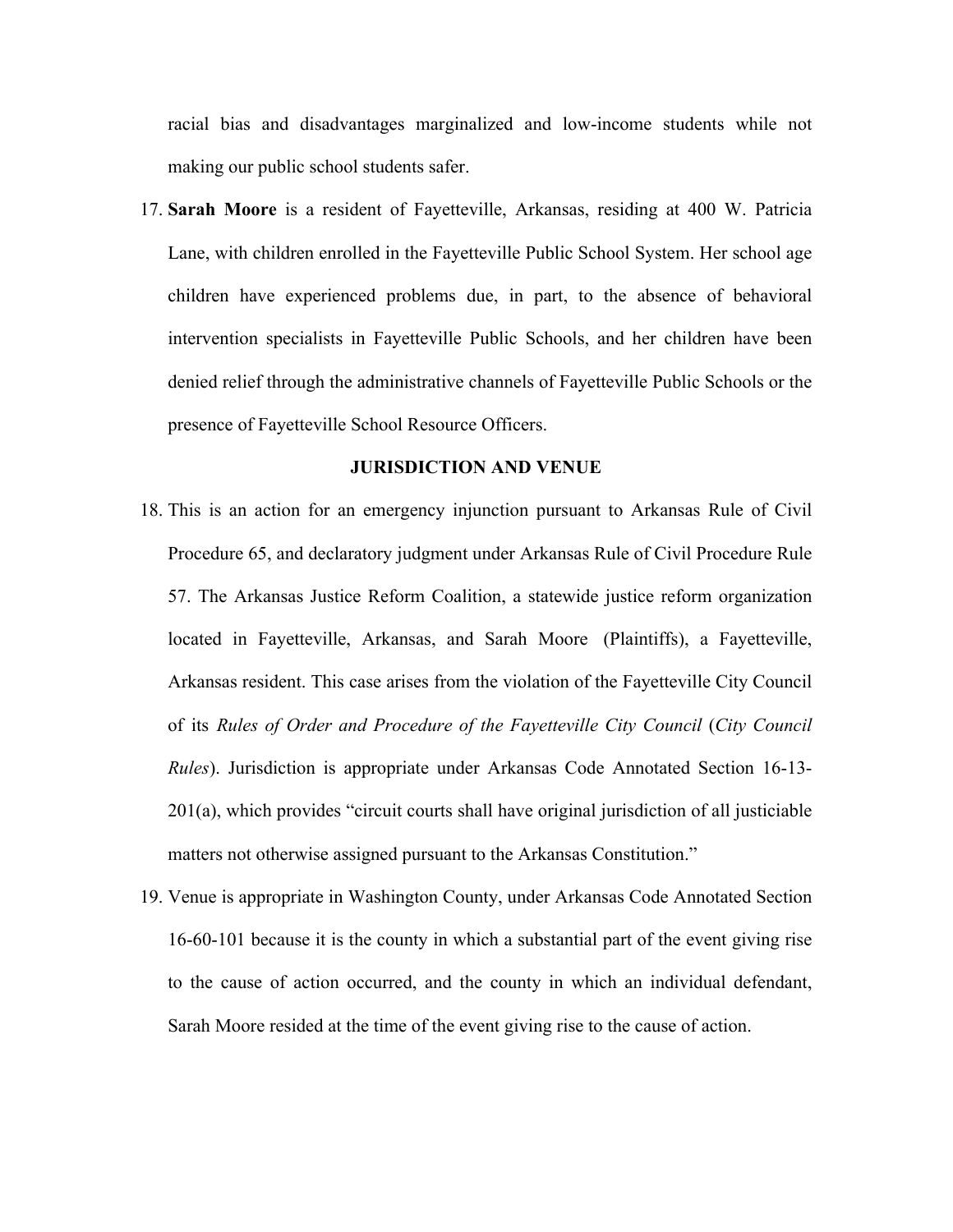- 20. Further it is the county where the Arkansas Justice Reform Coalition has its principal office in this state at the time of the event giving rise to the cause of action.
- 21. Venue is also proper because the Plaintiffs assert their right to relief against the defendant jointly, severally, and arising out of the same occurrence; the existence of a the questions of law and material fact is common to all the plaintiffs; the common questions of law and material fact will predominate over Plaintiff's individual questions of law or material fact; and the interest of justice supports the joinder of the parties as plaintiffs in one civil action.

#### **FACTS**

- 22. This case centers on the Fayetteville City Council's improper attempt to reconsider for the second time a motion before the Council, *without* the unanimous consent of the Council.
- 23. On August 4, 2020, the Fayetteville City Council passed the initial resolution accepting a \$250,000 grant for the purpose of hiring new School Resource Officers (SROs) to be stationed in Fayetteville schools. The question presented in this initial resolution was whether to accept the proposed grant of \$250,000. *See* Fayetteville City Council Resolution (August 4, 2020) (Exhibit 2).
- 24. Following the initial vote, a motion to reconsider was properly made by a prevailing party member. The motion to reconsider is used when a Council member realizes that they might have made a decision without proper debate or if information is received later in the meeting that impacts an earlier decision.
- 25. According to *Roberts Rules of Order* (*Roberts's Rules*) and the *Rules of Order,* and *City Council Rules,* a motion to reconsider is proper if made by a prevailing party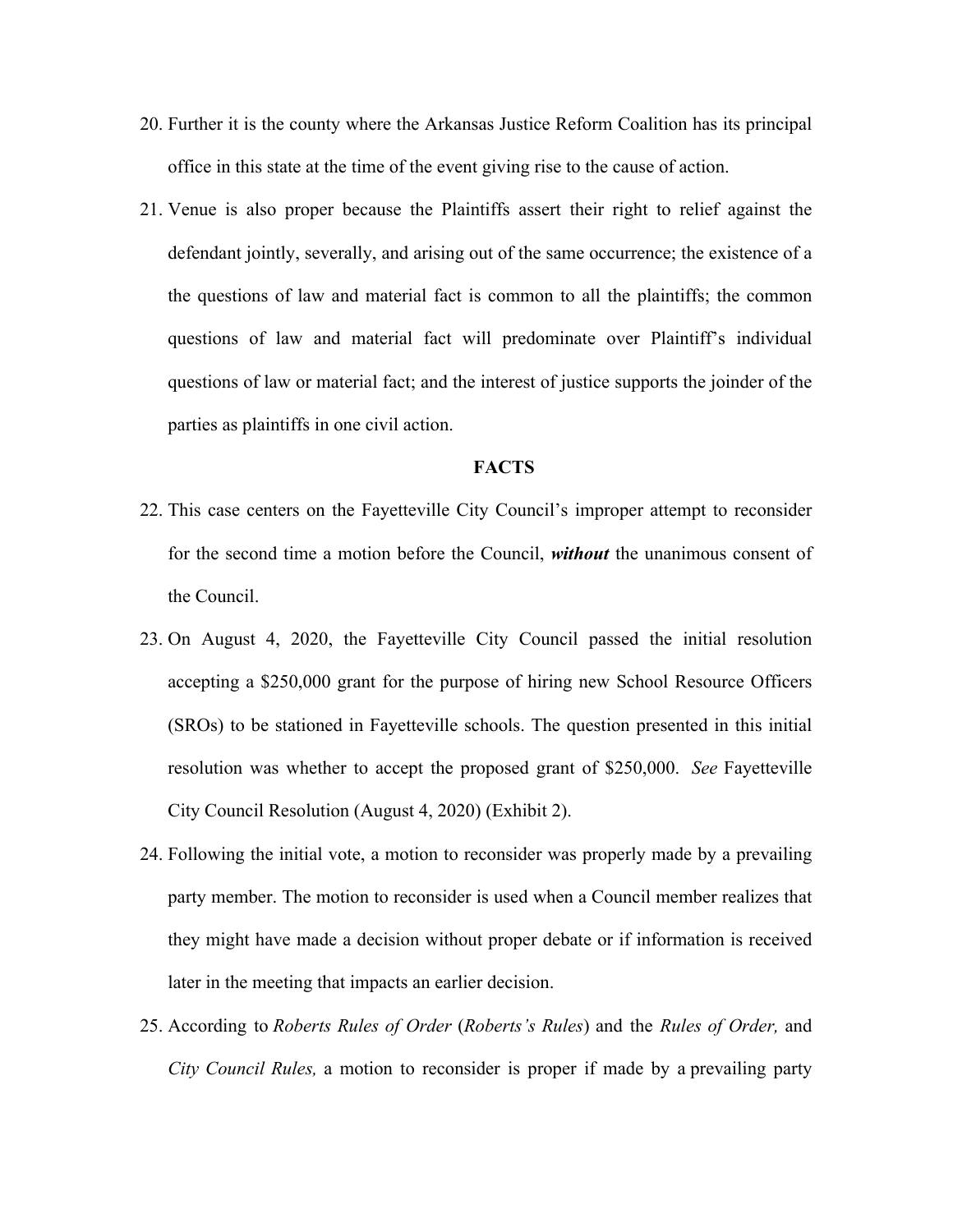member who voted with the prevailing side (whether for or against), unless the vote was by ballot, in which case votes are secret." *Roberts Rules* page 133; *City Council Rules,* Sec. 4; Reconsideration**.** (Exhibit 3).

- 26. This motion to reconsider was brought by a prevailing party member who wanted to require stronger credentials for the SRO hires. This is a sentiment echoed by many educational institutions and local community members whose interests the prevailing member was attempting to advance and protect.
- 27. The Fayetteville City Council then amended the initial resolution to include stronger credential requirements for any SRO hired through the proposed \$250,000 grant. After considering the amendment to the original issue presented, the prevailing party member was still not satisfied with the more stringent credentials proposed by the Council. The amended resolution was then voted down as the prevailing member changed her previous yes vote to a no vote.
- 28. Now Councilperson Teresa Turk has filed her own motion, which is the same substantive motion to hear this issue yet again, in violation of that body's own rules. *See* Council Member Turk's Motion. (Exhibit 4).

#### **DISCUSSION**

- 29. Another motion to reconsider the amended resolution cannot now be made without unanimous consent, pursuant to *City Council Rules,* Sec. 4. *See City Council Rules*, Sec. 4, Reconsideration*.* (Exhibit 3, relevant portion of the *City Council Rules*).
- 30. Despite this clearly articulated rule governing reconsideration, because unanimous consent is absent, Fayetteville City Council members are attempting to circumvent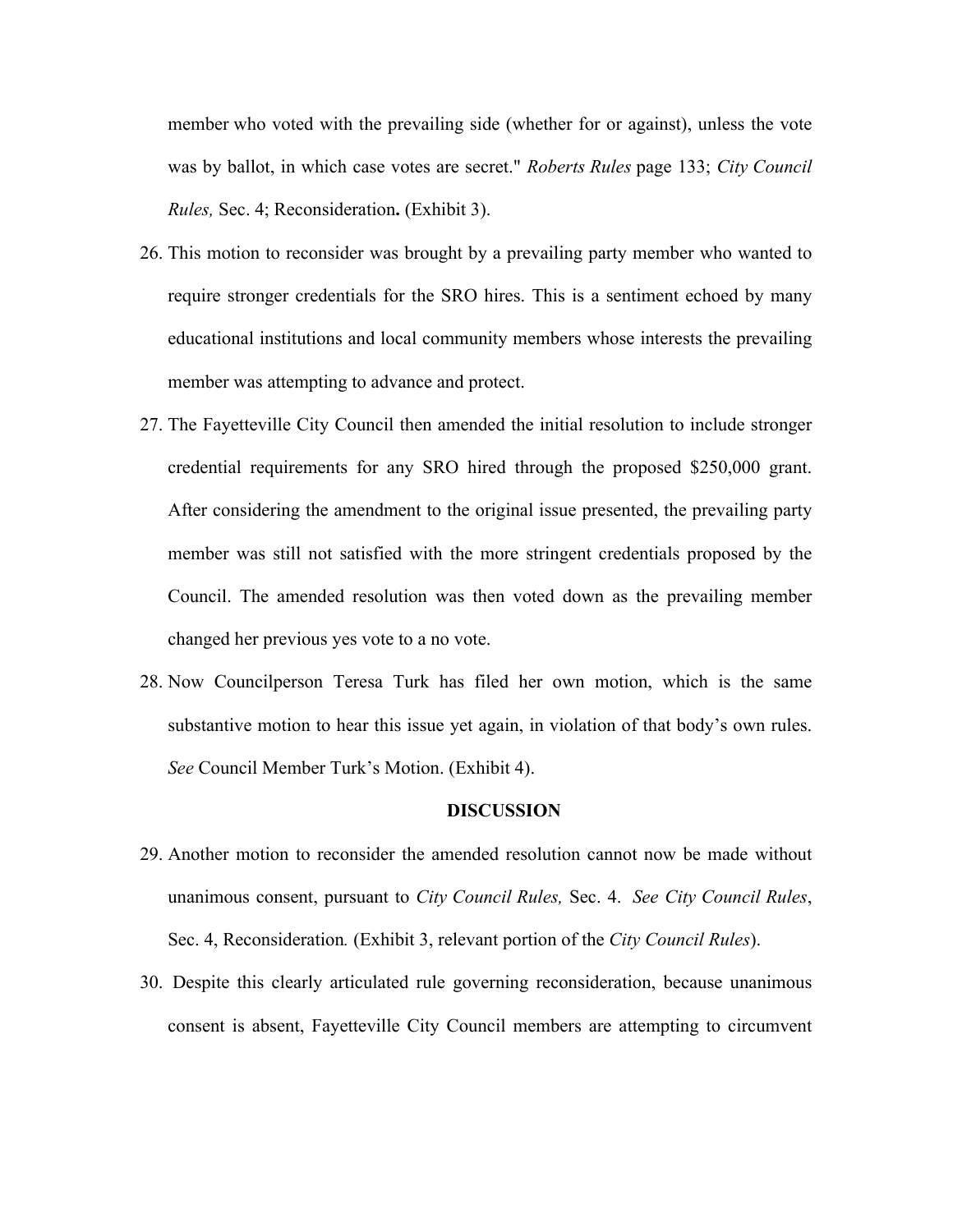the City's rules by purporting to reintroduce the resolution as a novel issue before the Council.

- 31. The City attorney's position is that, although the proposed resolution contains precisely the same issue, it is actually presenting a different question.
- 32. In an attempt to justify this violation of Fayetteville City Council's own rules, the City states that "Because the new resolution does not contain a section attempting to impose minimum employment standards for police officer applicants, there was never a vote to approve or deny only the acceptance of the \$250,000 grant by itself. Therefore, this is not the identical question and a proper Resolution for the City Council to consider." *See* City Attorney's Memo, August 11 2020. (Exhibit 5)
- 33. The City of Fayetteville purports that they are removing the amendment in an attempt to persuade a member of the prevailing party to approve the \$250,000 grant. This is clearly a misrepresentation of the circumstances that led to the vote. The initial resolution was the proposed \$250,000 for additional SRO officers in Fayetteville schools and the prevailing member in question voted that resolution down because the amendment did not require strong enough credentials for the SRO officers.
- 34. Simply because the resolution does not contain heightened credential requirements for SROs does not mean the resolution has been so substantially altered that it presents a new question. The question is precisely the same: should the City accept the money for this grant or not? *See* Council Person Teresa Turk's Motion (Exhibit 4).
- 35. A resolution that has been altered immaterially cannot masquerade as a novel resolution to avoid the unanimous vote requirement. The substantive issue remains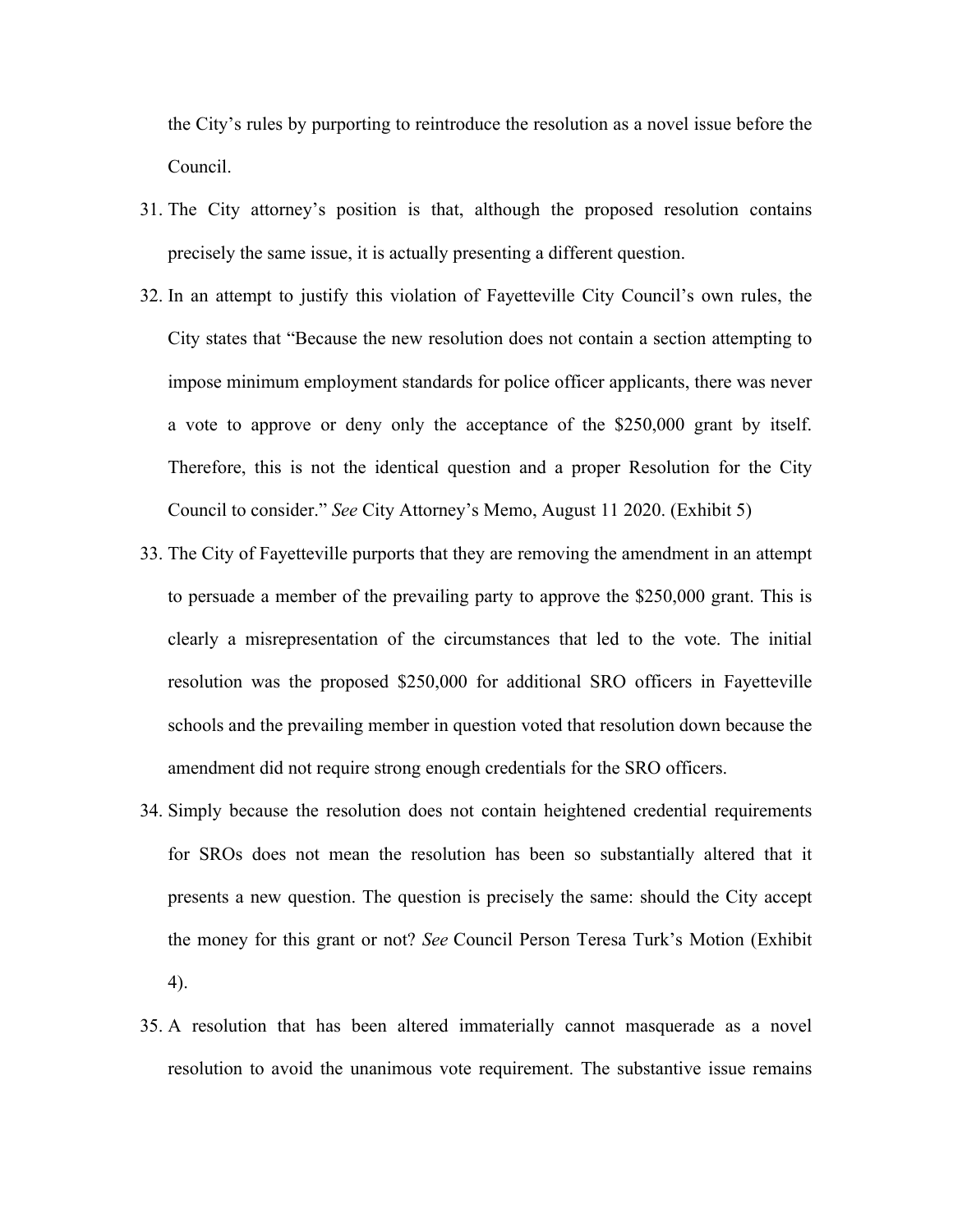the same- whether or not to receive grants funds already applied for, for the funding of SROs.

- 36. Although the second resolution does not contain the amendments and specificity of the first resolution, to assert that it is a novel resolution is false and that assertion is done so in an attempt to circumvent City Council rules and thus avoid the unanimous approval that would be necessary should the Council reconsider the initial resolution a second time.
- 37. To argue that the City is attempting to placate the concerns of City Council members by removing the amendment and voting again on whether to receive the \$250,000 grant as a novel issue is an evasion of the City's own rules.
- 38. The *City Council Rules* contains a Code of Ethics that states the following; "As the governing authority of the City of Fayetteville, Arkansas we, the Mayor and Council Members, adhere to the following ethics principles and pledge to conduct our affairs accordingly: Serve others, not ourselves; Use resources with efficiency and economy; Treat all people fairly; Use the power of our position for the well-being of our constituents; Create an environment of honesty, openness and integrity."
- 39. In Fayetteville's *City Council Rules*, at Section 2, it is written that for anything not articulated in these rules or the rules governing Arkansas municipal officials, "the most recent edition of *Robert's Rules of Order* shall apply." See *City Council Rules*, 2. Precedence of Motions. In *Roberts's Rules,* in regards to reconsideration, the author warns of the potential for the evasion of valid reconsideration by forces claiming that a proposal is novel. Such a case is presented here and a declaratory judgment is sought to enforce the Rules as written and the spirit of the same.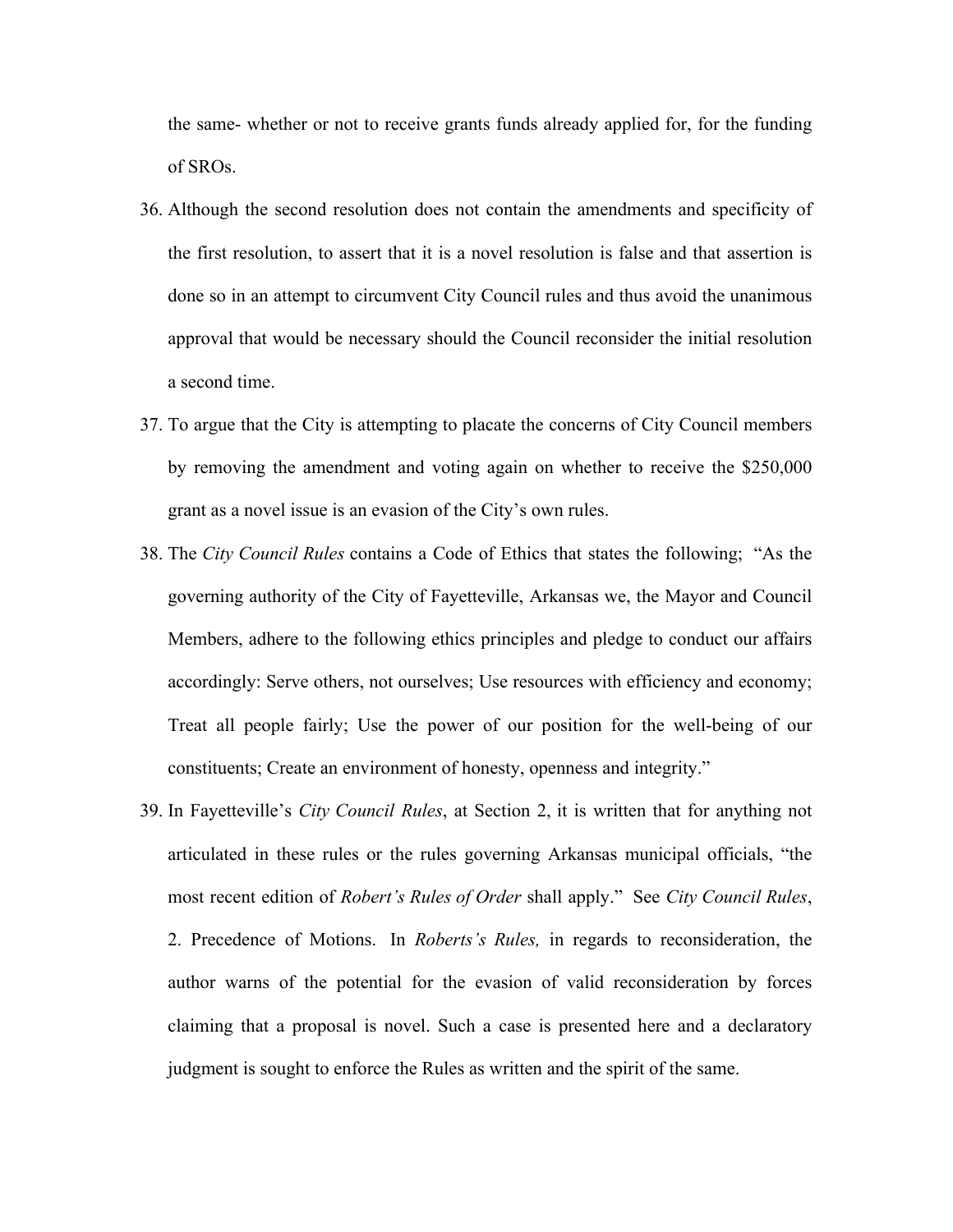- 40. Council Member Sarah Marsh originally intended to approve the receipt of the funds, and voted to do so. Then, as a member of the prevailing party, she moved to reconsider. Then she indicated her final intent to reject. Now the City is claiming Council Member Turk's is a novel question. It is not because the Council voted on this precise issue previously, and cannot do so again without unanimous consent.
- 41. If the Council holds another vote on the question of whether to accept a \$250,000 grant for new SRO officers in Fayetteville Schools it will be a violation of the Rules of Order and Procedure of the Fayetteville City Council and such a vote will not align with ethical requirements that the Council "Use the power of [their] position for the well-being of our constituents" and does not serve to "create an environment of honesty, openness and integrity."

#### **CONCLUSION & PRAYER FOR RELIEF**

WHEREFORE, after a full hearing on this matter, Plaintiff respectfully requests that the court enter judgment according to the emergency injunction and declaratory relief sought, and any other appropriate relief. Specifically, Plaintiff asks the Court to order and declare the following:

(1) Issue an emergency injunction stating the Fayetteville City Council is prohibited from voting on this issue because it is the same issue which had previously been voted down,

(2) Enter an Declaratory Judgment that the Fayetteville City Council cannot once again consider the same issue without unanimous consent as required by the City's own rules; and,